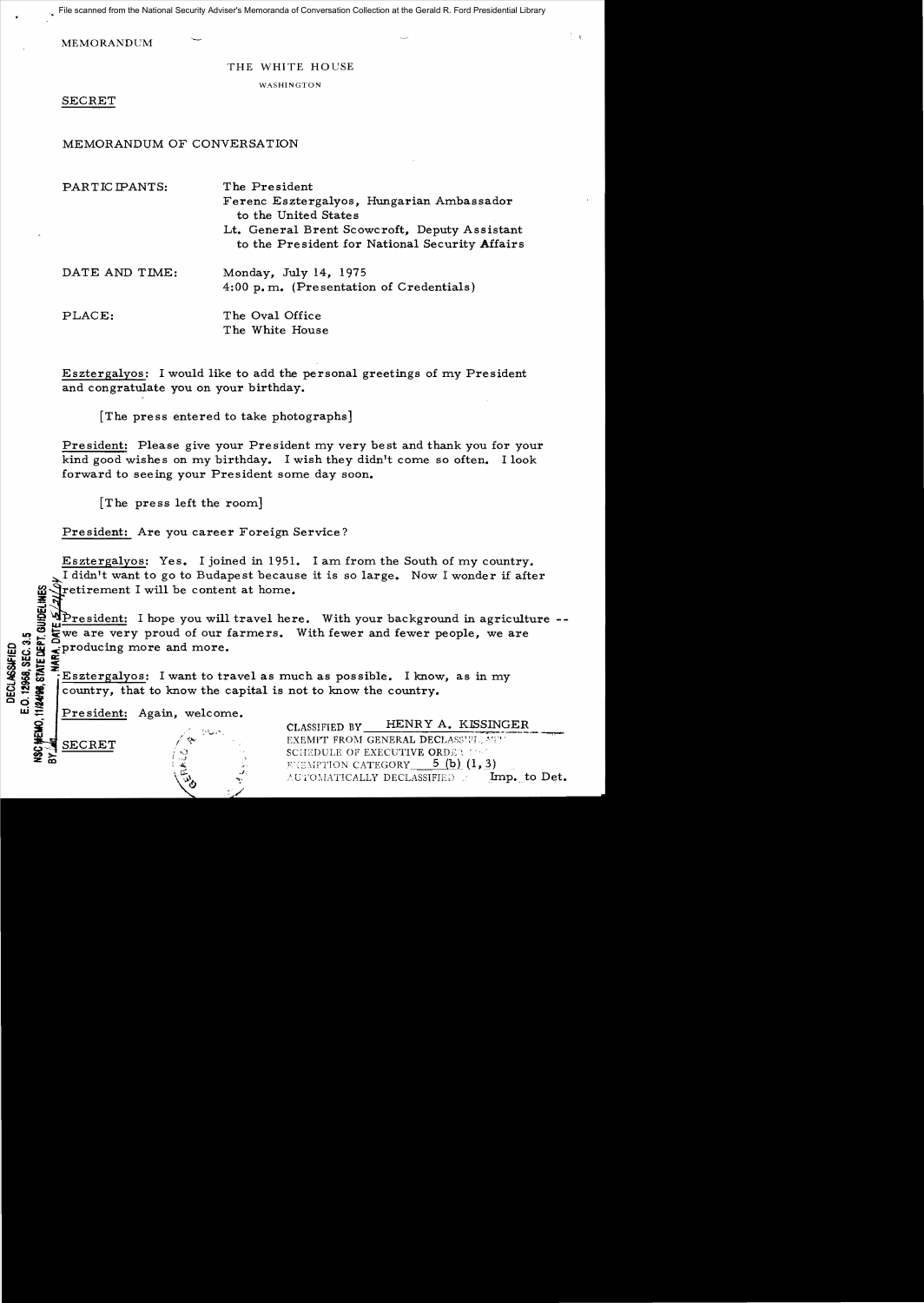## NATIONAL ARCHIVES AND RECORDS ADMINISTRATION Presidential Libraries withdrawal Sheet

## WITHDRAWAL ID 018044

REASON FOR WITHDRAWAL . . . . National security restriction TYPE OF MATERIAL . . . . . . Briefing Paper RECEIVER'S NAME . . . . . . The President DESCRIPTION . . . . . . . . Re Ferenc Esztergalyos DESCRIPTION . . . . . . . . . Re Ferer<br>CREATION DATE . . . . . . . 07/1975  $VOLUTIONE$  . . . . . . . . . . . 2 pages COLLECTION/SERIES/FOLDER ID COLLECTION/SERIES/FOLDER ID . 031400594<br>COLLECTION TITLE . . . . . . National Security Adviser. Memoranda of BOX NUMBER ••. · FOLDER TITLE • . · Conversations • • • • • • • 13 • July 14, 1975 - Ford, Hungarian Ambassador Ferenc Esztergalyos AMDASSAQ<br>DATE WITHDRAWN . . . . . . . . 06/01/2004<br>WITHDRAWING ARCHIVIST . . . . GG